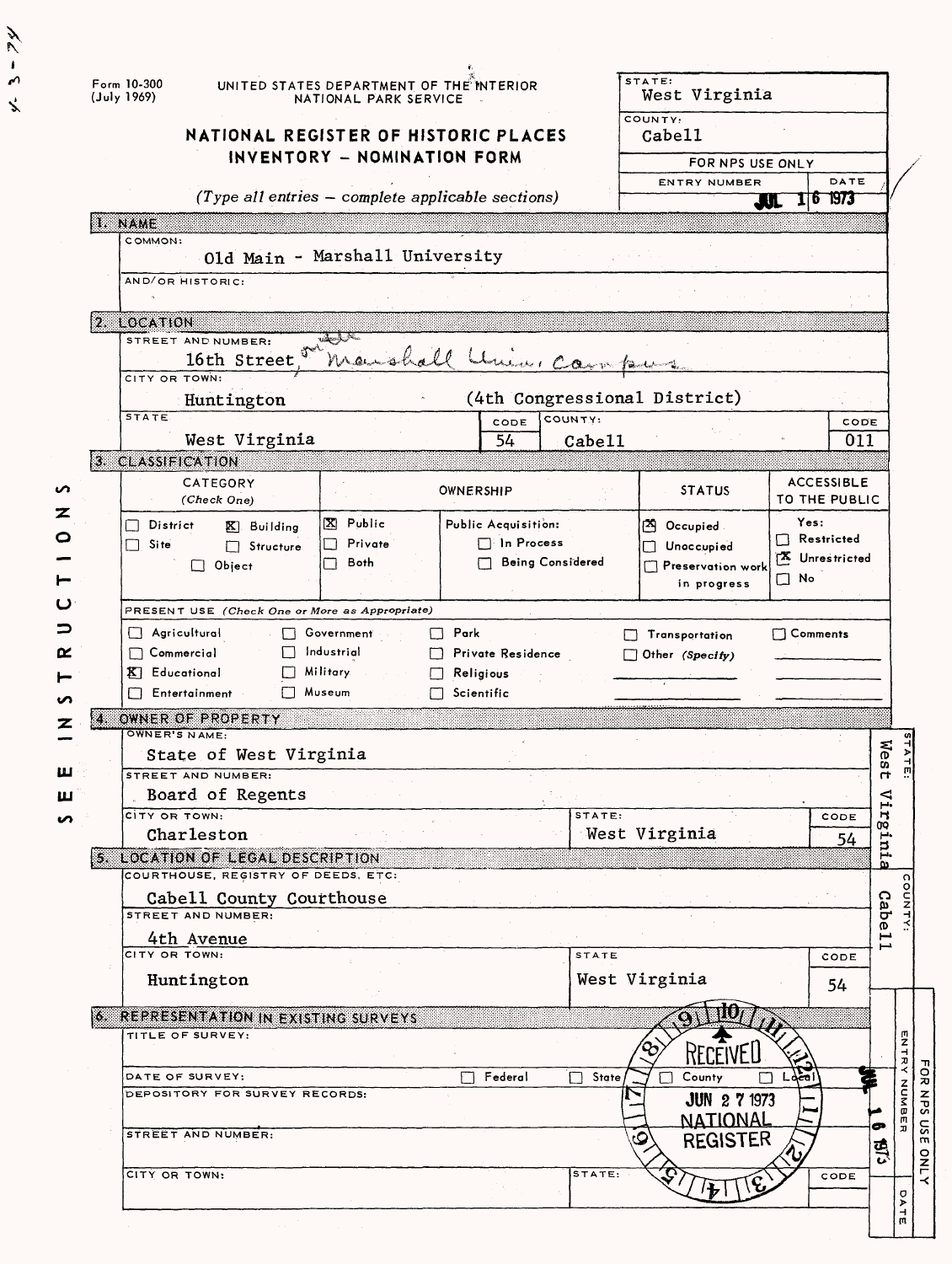| 7 DESCRIPTION                                                                                                                                             |                  |             |           |                     |         |              |                                                                         |               |
|-----------------------------------------------------------------------------------------------------------------------------------------------------------|------------------|-------------|-----------|---------------------|---------|--------------|-------------------------------------------------------------------------|---------------|
|                                                                                                                                                           |                  |             |           | (Check One)         |         |              |                                                                         |               |
| CONDITION                                                                                                                                                 | $\Box$ Excellent | $\Box$ Good | $X$ Fair  | $\Box$ Deteriorated |         | $\Box$ Ruins | Unexposed                                                               |               |
|                                                                                                                                                           | X Altered        | (Check One) | Unaltered |                     |         |              | (Check One)                                                             |               |
| DESCRIBE THE PRESENT AND ORIGINAL (If known) PHYSICAL APPEARANCE                                                                                          |                  |             |           |                     |         | Moved        | [X] Original Site                                                       |               |
|                                                                                                                                                           |                  |             |           |                     |         |              | The Marshall University campus is two blocks wide and four blocks long  |               |
| with the exception of the northeast and southwest corners and interrupts                                                                                  |                  |             |           |                     |         |              |                                                                         |               |
| Fourth Avenue for the four block distance. As one moves east along Fourth                                                                                 |                  |             |           |                     |         |              |                                                                         |               |
| Avenue, before 16th Street, he is on a direct course with what has long been                                                                              |                  |             |           |                     |         |              |                                                                         |               |
| the main campus building of the University. Facing 16th Street and standing                                                                               |                  |             |           |                     |         |              |                                                                         |               |
| directly in line with Fourth Avenue, resting upon a knoll sets "Old Main."                                                                                |                  |             |           |                     |         |              |                                                                         |               |
| It is slightly sheltered from view by a large old beech tree, other smaller                                                                               |                  |             |           |                     |         |              |                                                                         |               |
| trees, a bust of John Marshall, and a flag pole. This northern side, as is                                                                                |                  |             |           |                     |         |              |                                                                         |               |
| the southern side, measures almost 400 feet in length while the front of the                                                                              |                  |             |           |                     |         |              |                                                                         |               |
| building is 140 feet wide. It is a three story building with the basement<br>rising some three feet above the ground level. The entire building is con-   |                  |             |           |                     |         |              |                                                                         |               |
| structed of brick and stone and all of the foundations are three feet in                                                                                  |                  |             |           |                     |         |              |                                                                         |               |
| thickness.                                                                                                                                                |                  |             |           |                     |         |              | Portions of the building have a slate roof while others have            |               |
| composition shingles and still others are covered with roll covering.                                                                                     |                  |             |           |                     |         |              |                                                                         | The           |
| building as it appears today is not just one building, but really five build-                                                                             |                  |             |           |                     |         |              |                                                                         | $\sim$        |
| ings; each completed in a different period, and each with the style of archi-                                                                             |                  |             |           |                     |         |              |                                                                         | $\mathsf{m}$  |
| tecture predominant in its period.                                                                                                                        |                  |             |           |                     |         |              |                                                                         | $\mathsf{m}$  |
|                                                                                                                                                           |                  |             |           |                     |         |              | The present front of the building, that part which faces 16th Street,   |               |
| was the last portion completed. It is the part which is 140 feet wide. It<br>is Tudor Gothic in style of architecture, similar to Trinity College in Cam- |                  |             |           |                     |         |              |                                                                         |               |
| bridge, England. In the middle section of the front stands a tower with two                                                                               |                  |             |           |                     |         |              |                                                                         | z             |
| octagon columns standing out from the building. While the building is only                                                                                |                  |             |           |                     |         |              |                                                                         | S             |
| three stories high, the tower portion is four stories in height with four                                                                                 |                  |             |           |                     |         |              |                                                                         | $\rightarrow$ |
| columns rising six feet above the top of the section. Each of these four                                                                                  |                  |             |           |                     |         |              |                                                                         | ᅎ             |
| columns is of ornate brick work at the top. The third floor, on both sides                                                                                |                  |             |           |                     |         |              |                                                                         | $\subset$     |
| of the tower, has two small peaked structures which add a note of decora-                                                                                 |                  |             |           |                     |         |              |                                                                         | $\Omega$      |
| tiveness.<br>of the tower and is of arched stone.                                                                                                         |                  |             |           |                     |         |              | The main entrance has stone steps. The entrance is at the base          | $\rightarrow$ |
|                                                                                                                                                           |                  |             |           |                     |         |              | The north side of the building is far from being a straight line.       | There         |
| are many projecting areas, some with square corners and others which are                                                                                  |                  |             |           |                     |         |              |                                                                         | $\circ$       |
| rounded.                                                                                                                                                  |                  |             |           |                     |         |              | As previously mentioned, there are five sections to the building.       | $\mathbf{z}$  |
| The first section measures $96\frac{1}{2}$ feet in depth.                                                                                                 |                  |             |           |                     |         |              |                                                                         | S             |
|                                                                                                                                                           |                  |             |           |                     |         |              | The south side of the building shows a diminishing effect from front to |               |
| rear. Being situated on a knoll, the front part of the building on this                                                                                   |                  |             |           |                     |         |              |                                                                         |               |
| side is four stories tall with the basement being fully exposed.                                                                                          |                  |             |           |                     |         |              |                                                                         |               |
| during the years, the interior has seen a great deal of change.                                                                                           |                  |             |           |                     |         |              | Unlike the exterior of the building, which has seen only minor changes  |               |
|                                                                                                                                                           |                  |             |           |                     |         |              | All told, the building contains approximately 125 rooms give or take a  |               |
| few partitions as cases warrent.                                                                                                                          |                  |             |           |                     |         |              |                                                                         |               |
|                                                                                                                                                           |                  |             |           |                     |         |              |                                                                         |               |
|                                                                                                                                                           |                  |             |           |                     |         |              |                                                                         |               |
|                                                                                                                                                           |                  |             |           |                     |         |              |                                                                         |               |
|                                                                                                                                                           |                  |             |           |                     |         |              |                                                                         |               |
|                                                                                                                                                           |                  |             |           |                     | NATIONA |              |                                                                         |               |
|                                                                                                                                                           |                  |             |           |                     | REGIST  |              |                                                                         |               |
|                                                                                                                                                           |                  |             |           |                     |         |              |                                                                         |               |
|                                                                                                                                                           |                  |             |           |                     |         |              |                                                                         |               |
|                                                                                                                                                           |                  |             |           |                     |         |              |                                                                         |               |
|                                                                                                                                                           |                  |             |           |                     |         |              |                                                                         |               |
|                                                                                                                                                           |                  |             |           |                     |         |              |                                                                         |               |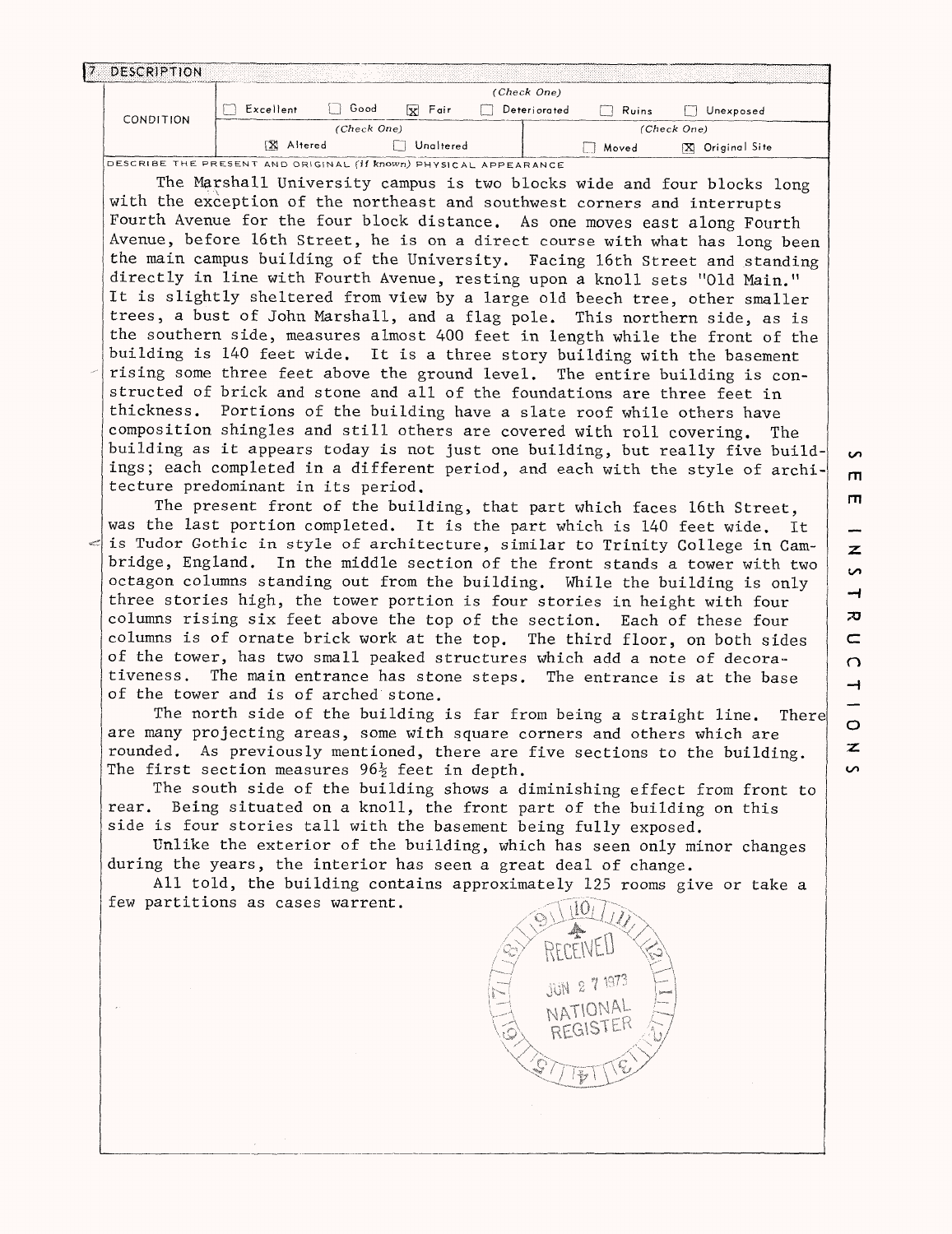| PERIOD (Check One or More as Appropriate)  |                                                                               |                    |                 |
|--------------------------------------------|-------------------------------------------------------------------------------|--------------------|-----------------|
| $\Box$ Pre-Columbian $\Box$                | 16th Century.                                                                 | 18th Century       | W 20th Century  |
| 15th Century<br>г٦                         | 17th Century<br>П                                                             | 19th Century<br>łи |                 |
| SPECIFIC DATE(S) (If Applicable and Known) | 1870-1907                                                                     |                    |                 |
|                                            | AREAS OF SIGNIFICANCE (Check One or More as Appropriate)                      |                    |                 |
| Abor iginal                                | <b>R</b> Education                                                            | Political          | Urban Planning  |
| Prehistoric                                | Engineering                                                                   | Religion/Phi.      | Other (Specify) |
| $\Box$ Historic                            | Industry                                                                      | - losophy          |                 |
| Agriculture                                | $\mathcal{M} \subset \mathbb{C}$ 'Invention $\mathcal{M} \subset \mathcal{M}$ | Science            |                 |
| Architecture                               | Landscape                                                                     | Sculpture          |                 |
| Art                                        | Architecture                                                                  | Social/Human-      |                 |
| Commerce                                   | Literature                                                                    | itarian            |                 |
| Communications                             | Military                                                                      | Theater            |                 |
| Conservation                               | Music                                                                         |                    |                 |

STATEMENT OF SIGNIFICANCE

Although for the last 65 years, everyone has considered "Old Main" to be a unit unto itself, this is not so. In reality, it is five buildings, each with its own story, each built at a different time, and each with its own architecture. Education is the hand which is clothed by the glove of tradition and Old Main is the glove which provides respectability to Marshall University.

Marshall University clings to the date of 1837 as its inception for it was in the fall of that year that Marshall Academy was founded. It was no more than a new name for an already in existence secondary school. In fact, its physical facility was a log cabin situated atop a hill. For some years prior to the inception of the Academy, this school was called Mt. Hebron. On March 13, 1838, the General Assembly of Virginia passed an act establishing Marshall Academy and named a board of trustees. It was named in honor of John Marshall, Chief Justice of the United States Supreme Court from 1801 to 1835. Throughout its history, the heart of the University has existed on that very spot from which it began, the site of Old Main.

Between 1837 and 1870, the school was akin to a ping-pong ball, bouncing between church control by the Methodists and the Presbyterians and state control. At one time, it was sold for debt only later to fall back into the hands of the state. 1867 was the year that the relatively new state of West Virginia regained control; control which extends to the present day.

Old Main saw its beginning in June, 1869, when the foundation was laid and a corner stone was set by the Ancient, Free, and Accepted Masons of West Virginia. By 1907, Old Main looked as we know it today.

Prior to 1907, the president of the college was called the principal and some outstanding men in American history held that post. During their tenure in office, they resided in the principal's apartment within the build ing. During the years 1872 and 1873, James E. Morrow held that post and it was during this time that: Dwight W. Morrow was born. He first saw light within the halls of Old Main on January 11, 1873. He was to go on to be a great financier, American Ambassador to Mexico, and a Senator from New Jersey. His daughter Anne, a well known author, married John Lindbergh and lost her first child in the famous kidnapping case of the  $1930's$ . Morrow was followed in office by James Beauchamp Clark, better known as "Champ." Clark served from 1873 to 1874, when he left the school due to a great deal of dissent over the failure of the state to support it financially. In 1935, James E, Alien, father of former U.S. Commissioner of Education, James E. Alien, Jr, became president.

No one who has ever attended Marshall can forget Old Main. In fact, alumni consider Old Main and the school itself to be identical. Old Main is Marshall University and Marshall University is Old Main.